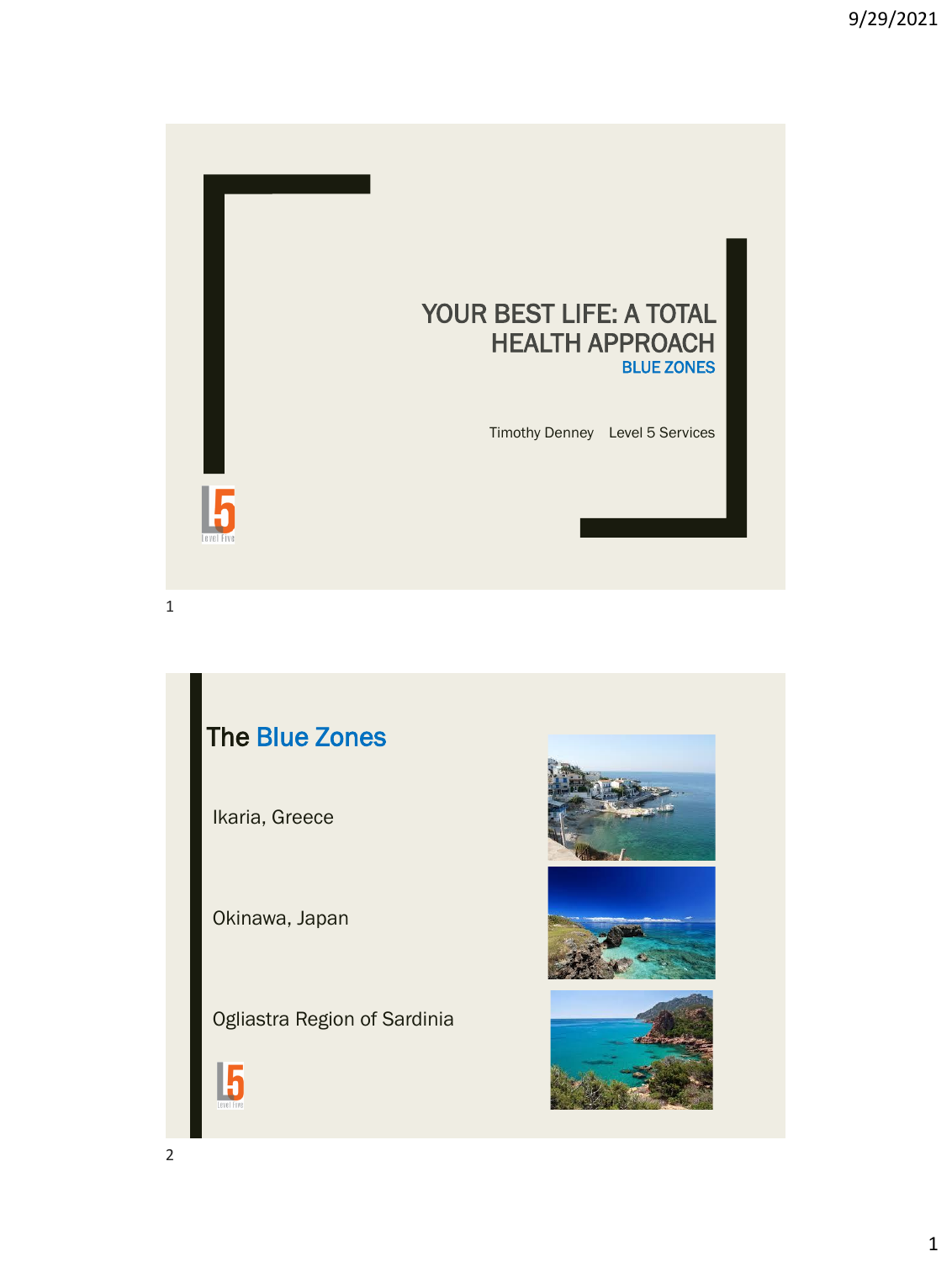

#### The 9 Blue Zones Lessons

Move Naturally - The world's longest-lived people don't run marathons. Instead, their environments nudge them into moving without thinking about it.

Purpose - Knowing your sense of purpose is worth up to seven years of extra life expectancy.

Down Shift - Stress leads to chronic inflammation, associated with every major age-related disease. The longest-lived people have routines to shed that stress.

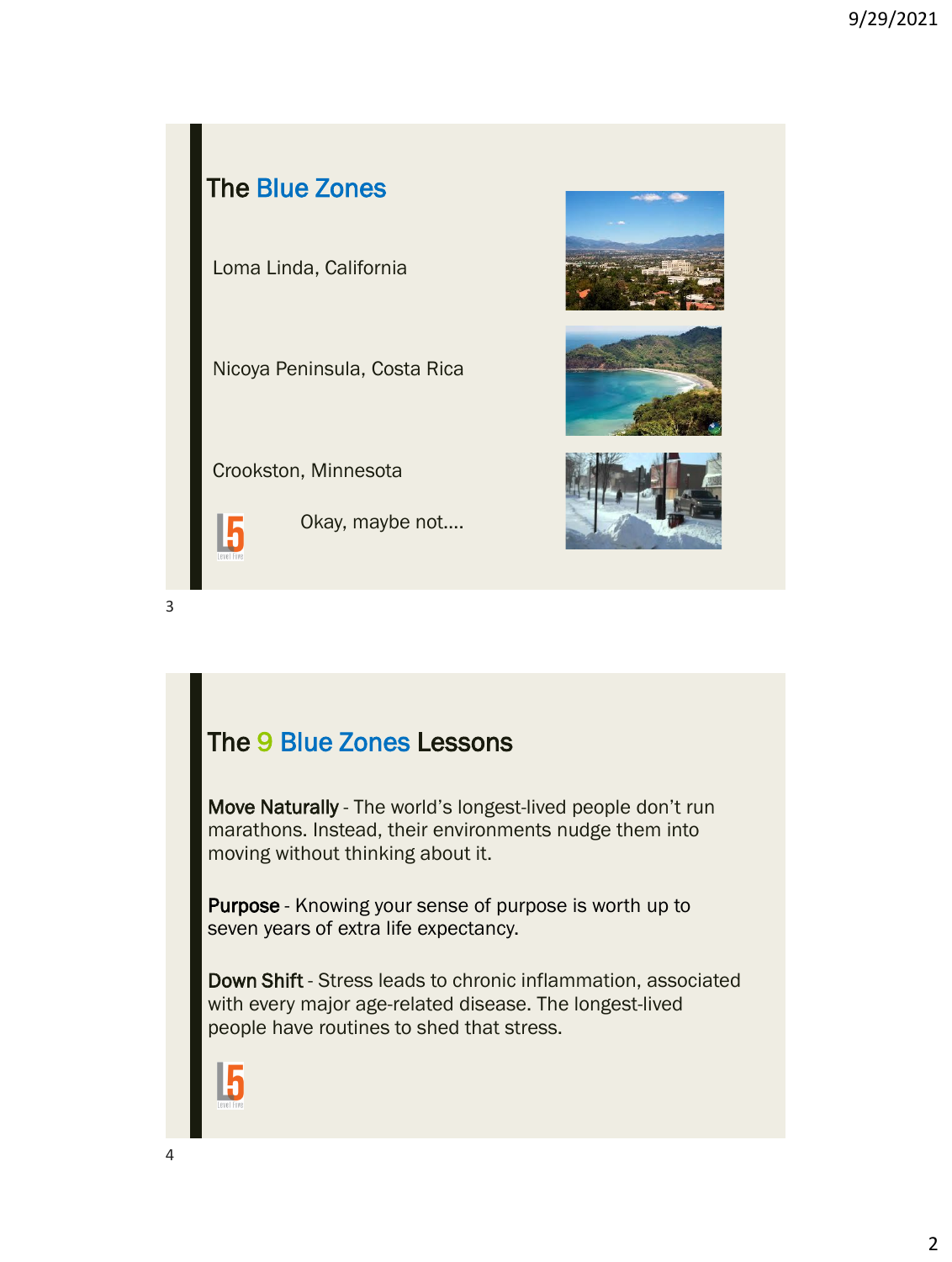#### The 9 Blue Zones Lessons

80% Rule - "Okinawans stop eating when their stomachs are 80 percent full.

Plant Slant - The cornerstone of most centenarian diets? Beans. They typically eat meat only five times per month.

Wine @ 5 - Moderate drinkers outlive non-drinkers, especially if they share those drinks with friends.



5

### The Blue Zones Lessons

Belong - Attending faith-based services four times per month – no matter the denomination – adds up to 14 years of life expectancy.

Loved Ones First - Centenarians keep aging parents and grandparents nearby, commit to a life partner and invest in their children.

Right Tribe - The world's longest lived people chose or were born into social circles that support healthy behaviors.

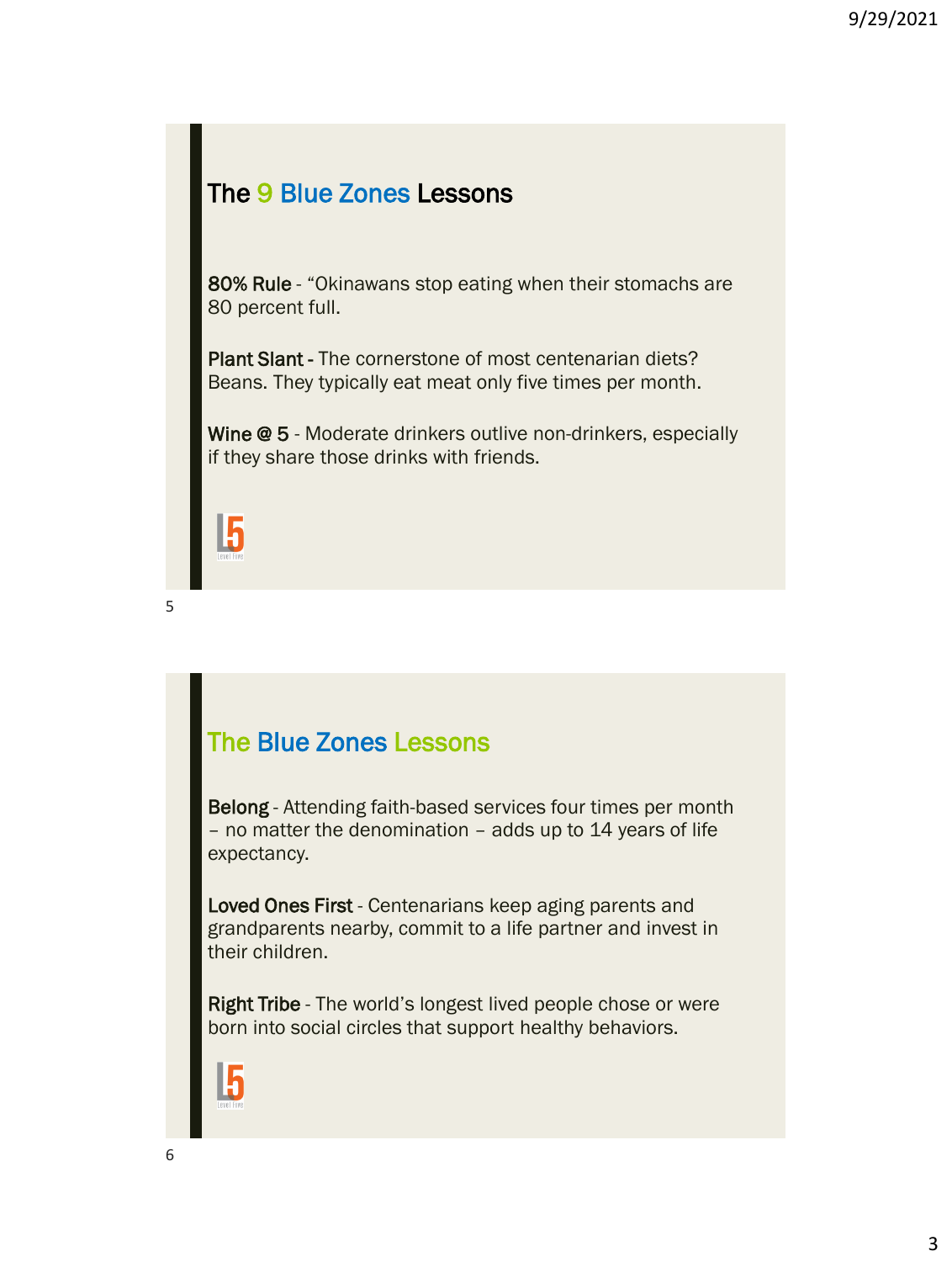#### Into the Blue Zone

#### Macro, Mezzo, Micro

Macro level changes – Entire communities are making changes based on the 9 Blue Zone Lessons.

#### Albert Lea, Minnesota

■ In 2009, a statistically average American city underwent an extraordinary transformation. By 2014, the first Blue Zones community shed 12,000 pounds, slashed healthcare costs by nearly 40%, and added over three years to their average life expectancy.



7

#### Into the Blue Zone

Micro level changes – what are going to do to live in your own Blue Zone?

The core of a Blue Zone transformation is the individual. It is a movement of one person at a time.

You do not need a team or community to begin living your Blue Zone "best life."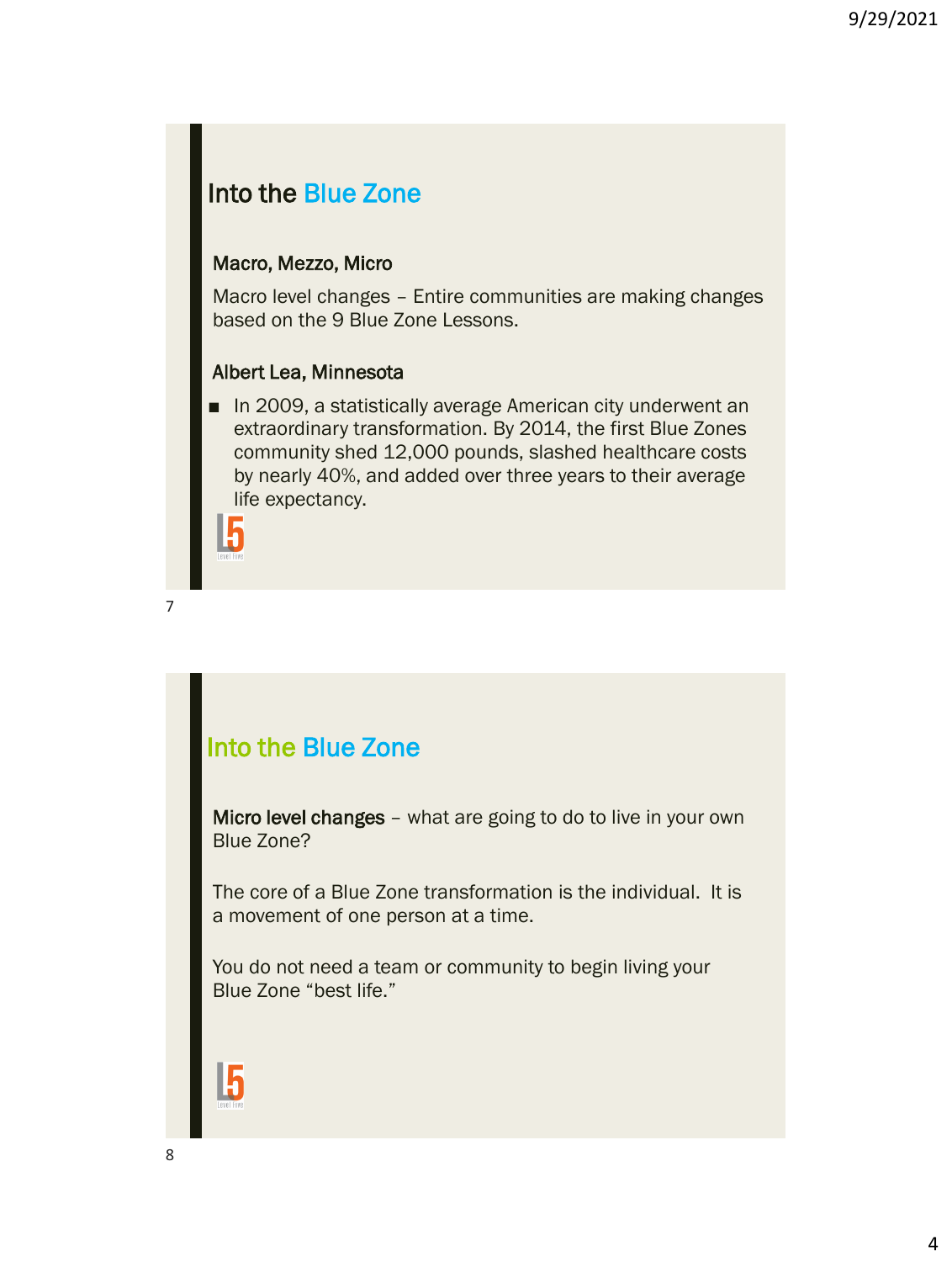## Into the Blue Zone – Move Naturally

The world's longest-lived people grow gardens and don't have mechanical conveniences for house and yard work.

They are on their feet more than they are on their seat – Buettner calls this "moving naturally."



15

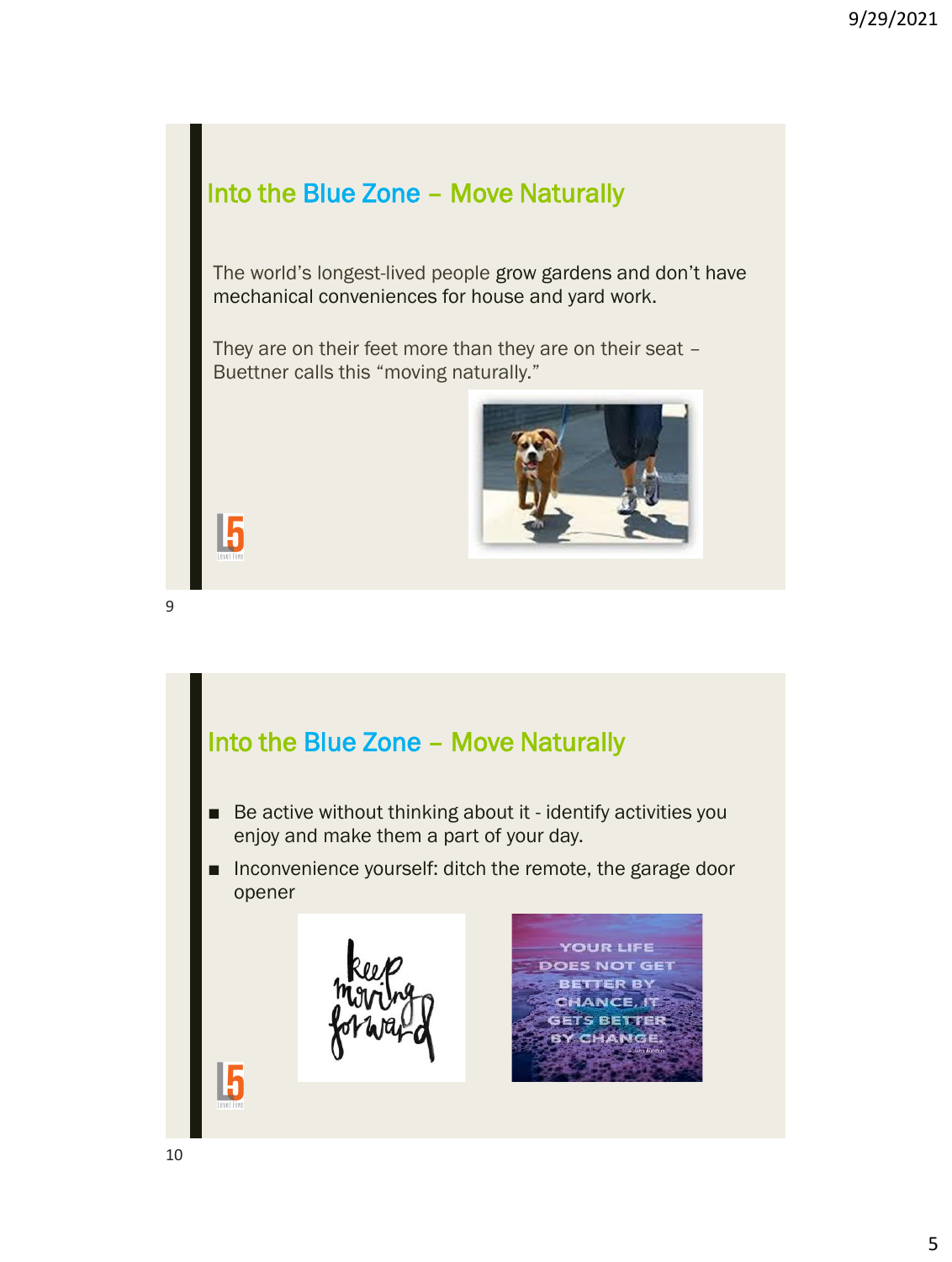#### Into the Blue Zone – Move Naturally

- Ditch the leaf-blower buy a bike, broom, rake, snow shovel
- Have fun, be active ride a bike instead of driving.
- Walk nearly all the centenarians interviewed take a walk every day.
- Walking is the only proven prevention for age-related cognitive decline

How does one get to 100 years old? You walk there.





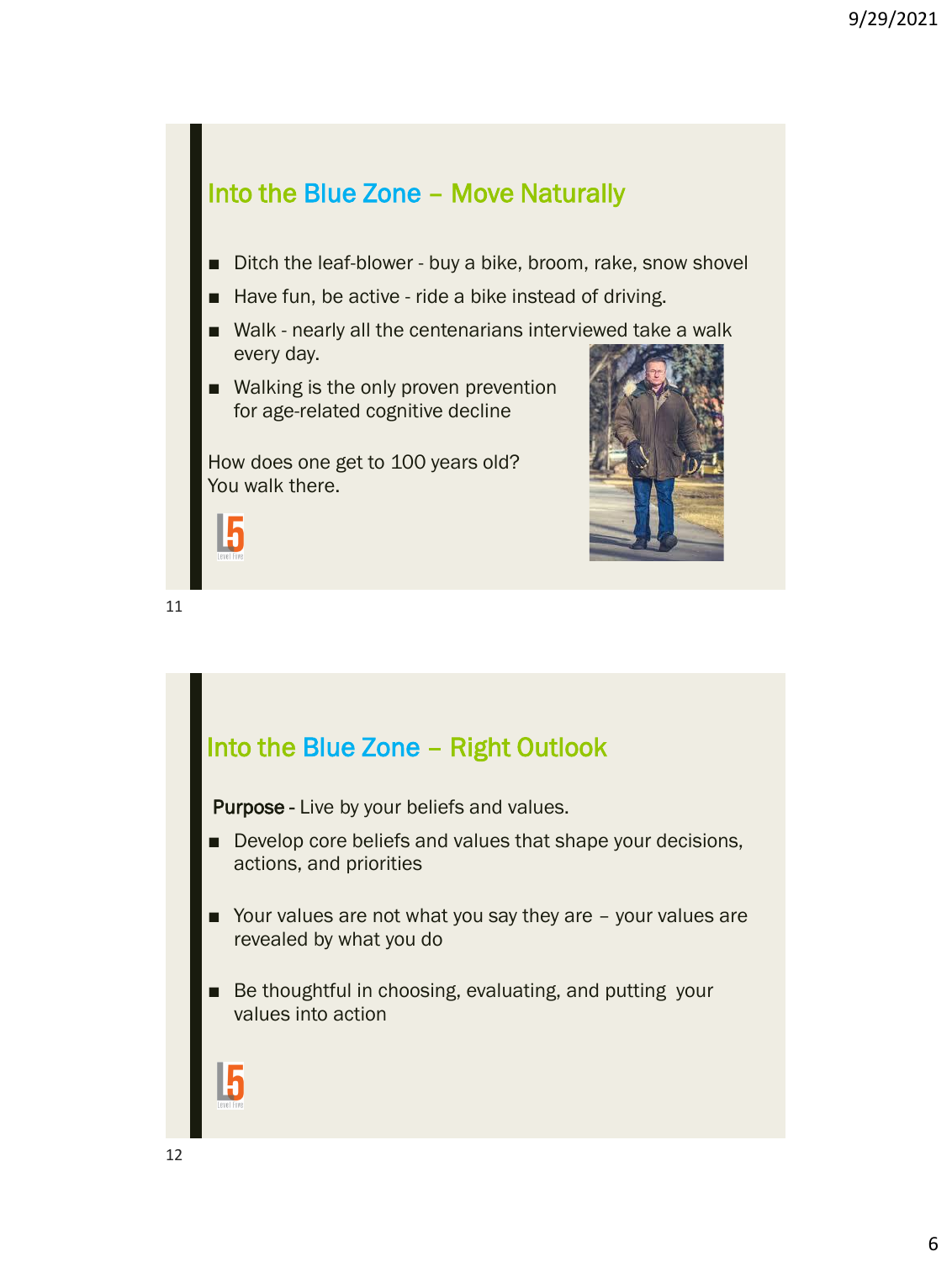

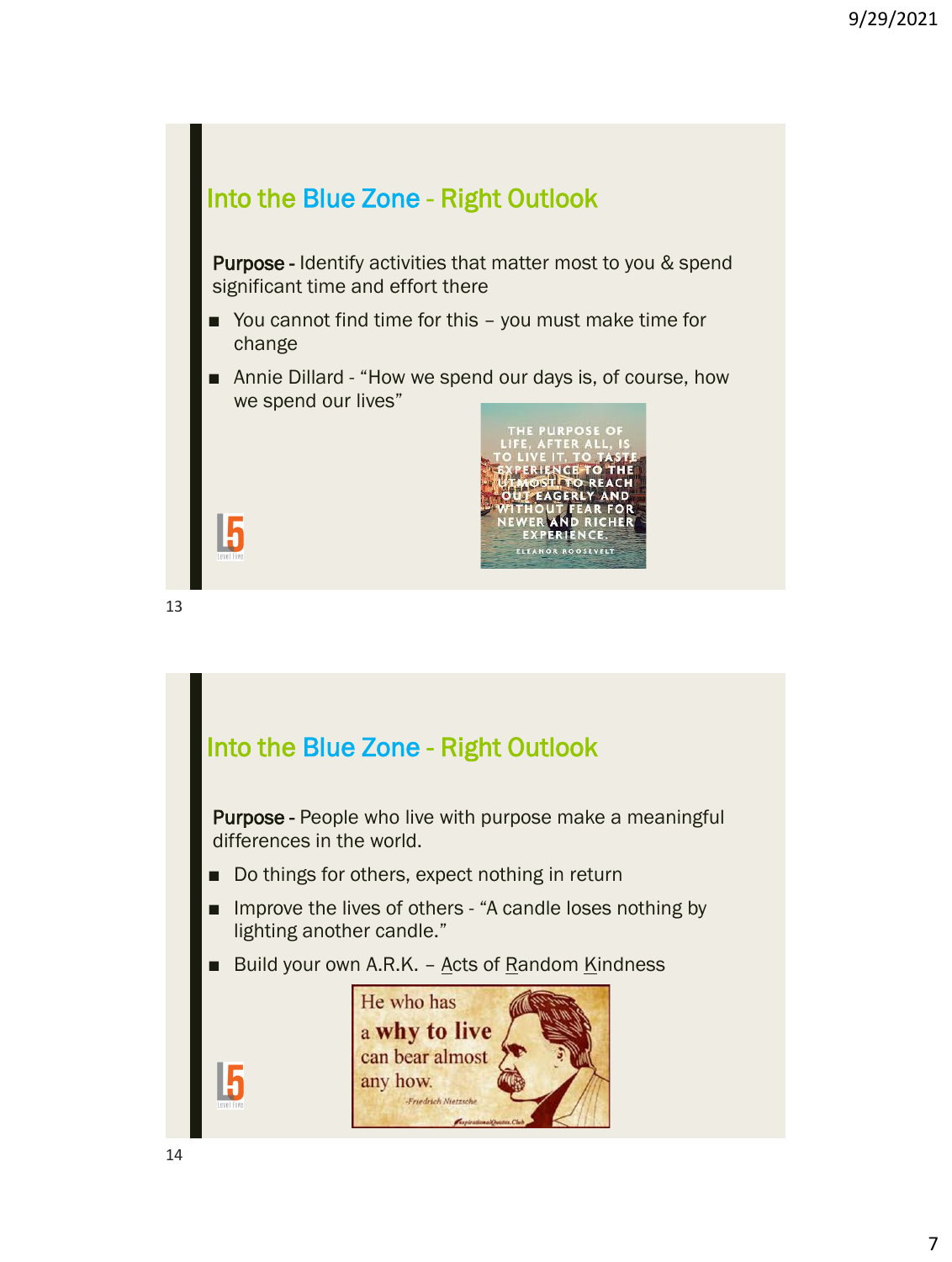## Into the Blue Zone - Right Outlook What is my purpose? A scary question. • Who is the person I wish to become? • About what am I passionate, and does that matter? • Am I making a difference? Changing the question can shift your perspective and create opportunities LIVE WITH 15

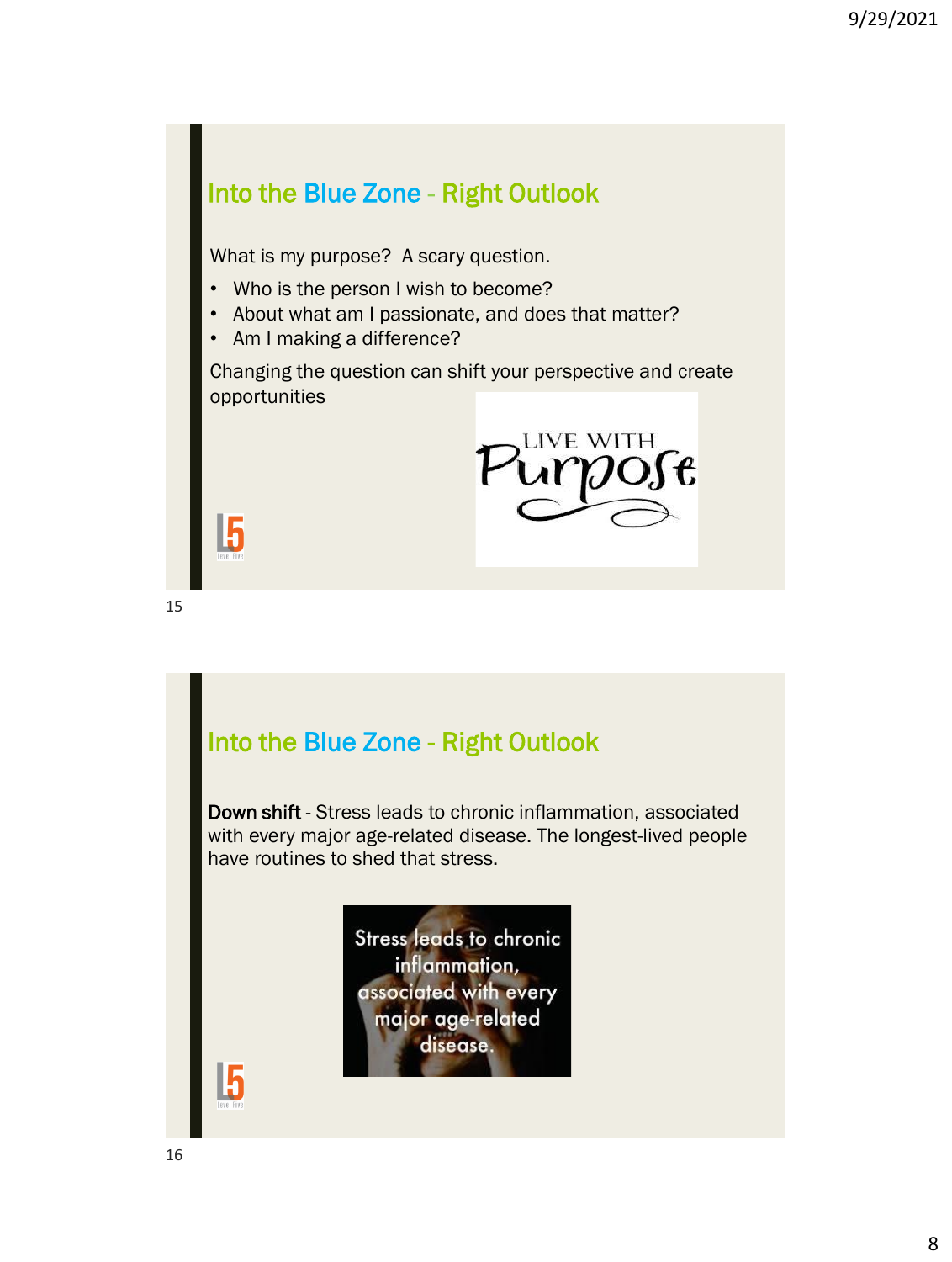

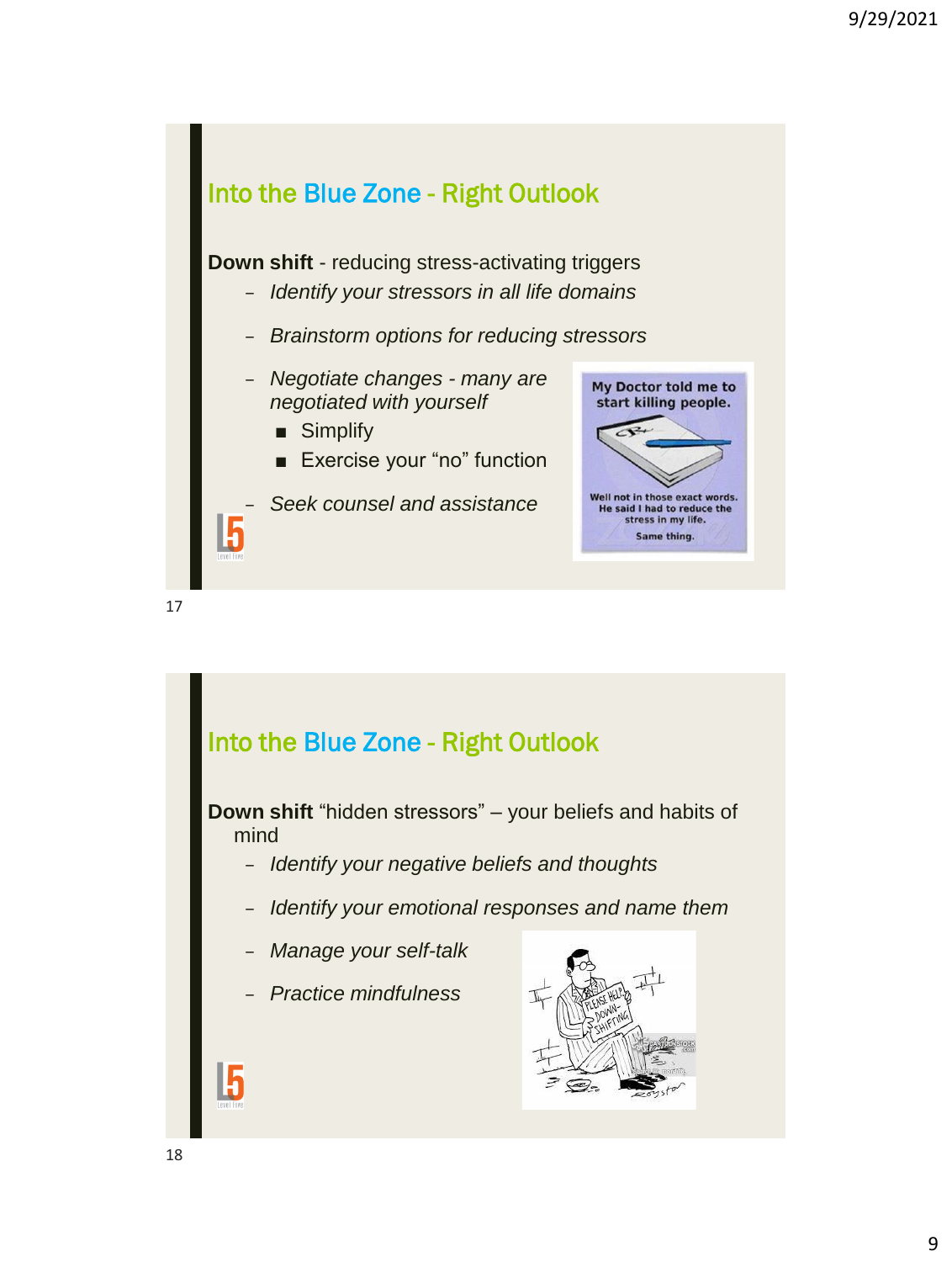

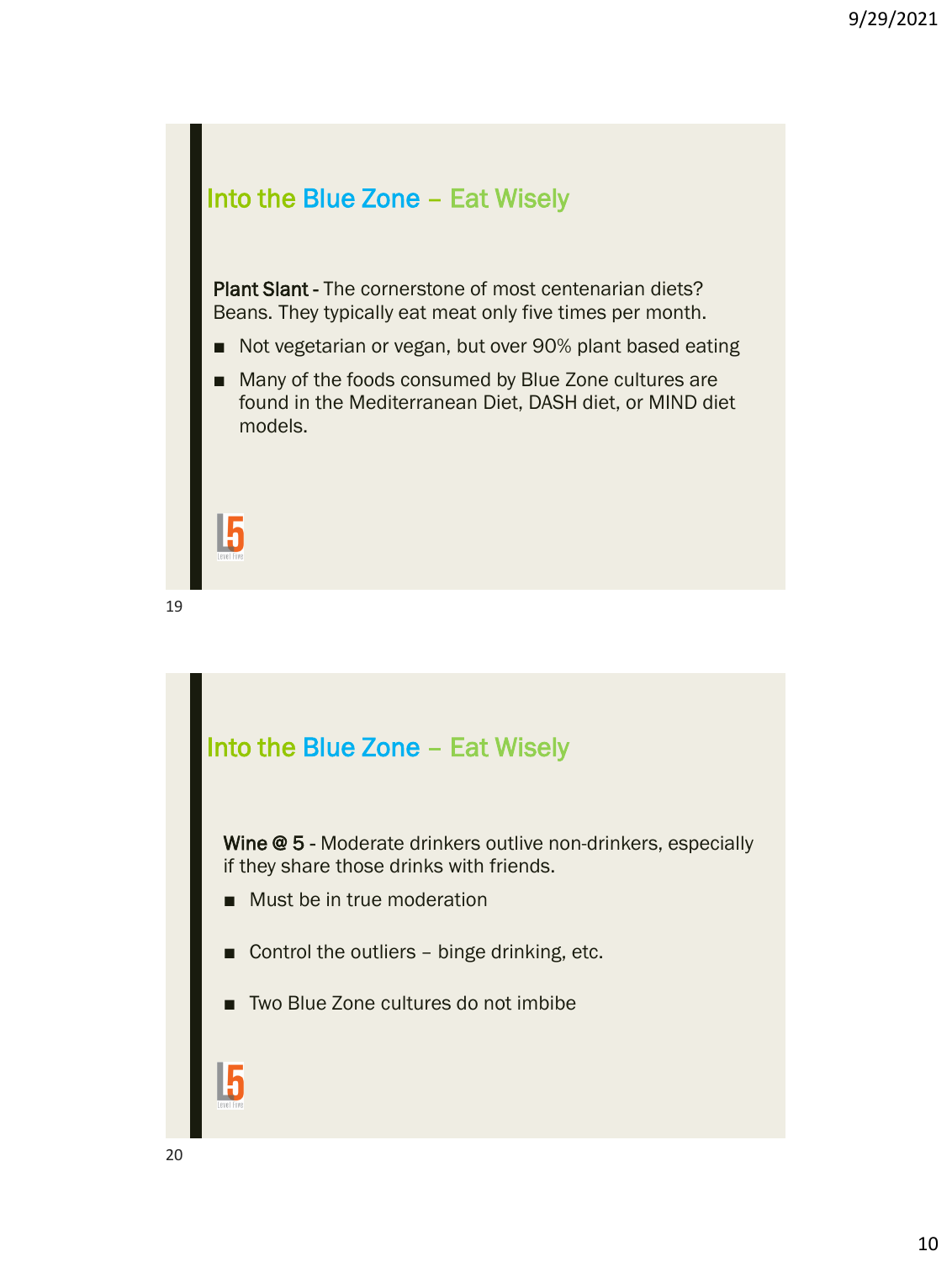

■ Invest in family as friends, and in friends as family